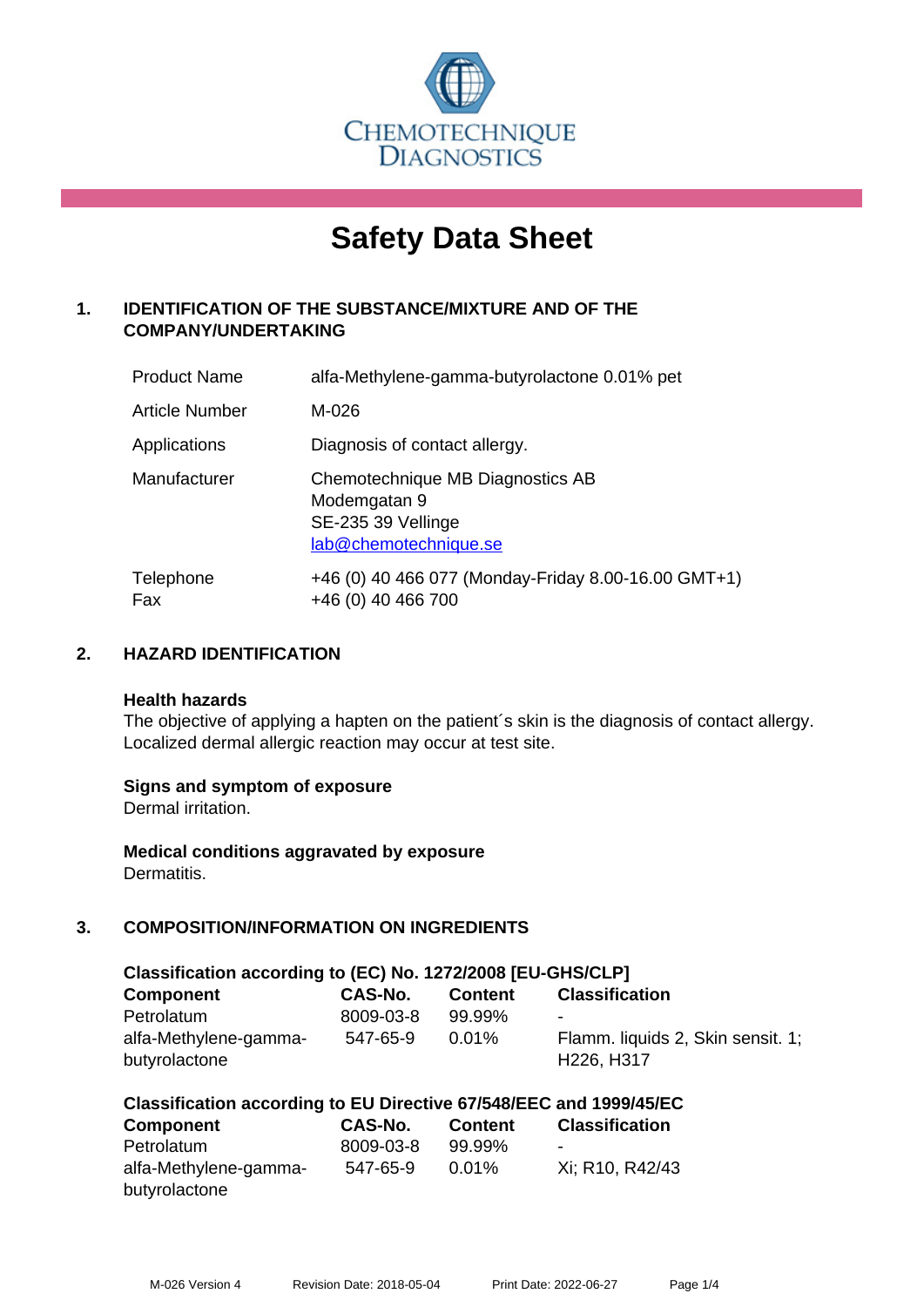## **4. FIRST AID MEASURES**

## **Emergency and first aid procedures**

Obtain medical attention.

# **5. FIRE-FIGHTING MEASURES\***

#### **Suitable extinguish media**

CO2, powder or water spray. Fight larger fires with water spray or alcohol resistant foam.

# **For safety reasons unsuitable extinguishing agents**

Water with full jet.

## **Special protective equipment for fire-fighters**

Wear self-contained respiratory protective device. Wear fully protective suit.

\*Data is shown for petrolatum only

## **6. ACCIDENTAL RELEASES MEASURES**

**Steps to be taken if material is released or spilled** Contain and place in a closed container.

# **7. HANDLING AND STORAGE**

**Precautions to be taken in handling and storage** Store dark at 5-8°C. Avoid extended exposure to light. FOR EXTERNAL USE ONLY.

# **8. EXPOSURE CONTROLS/PERSONAL PROTECTION**

**Respiratory protection** Not required.

**Ventilation** Local exhaust.

**Protective gloves** Disposal gloves.

#### **Eye protection** Not required with normal use.

## **Work/Hygienic practices**

Wash hands after each use.

## **9. PHYSICAL AND CHEMICAL PROPERTIES**

Odour **Odourless** 

Appearance Ivory White Semi-solid

Melting point\* 50-55° C Flash point\*  $>100^{\circ}$ C

Boiling point\* No data available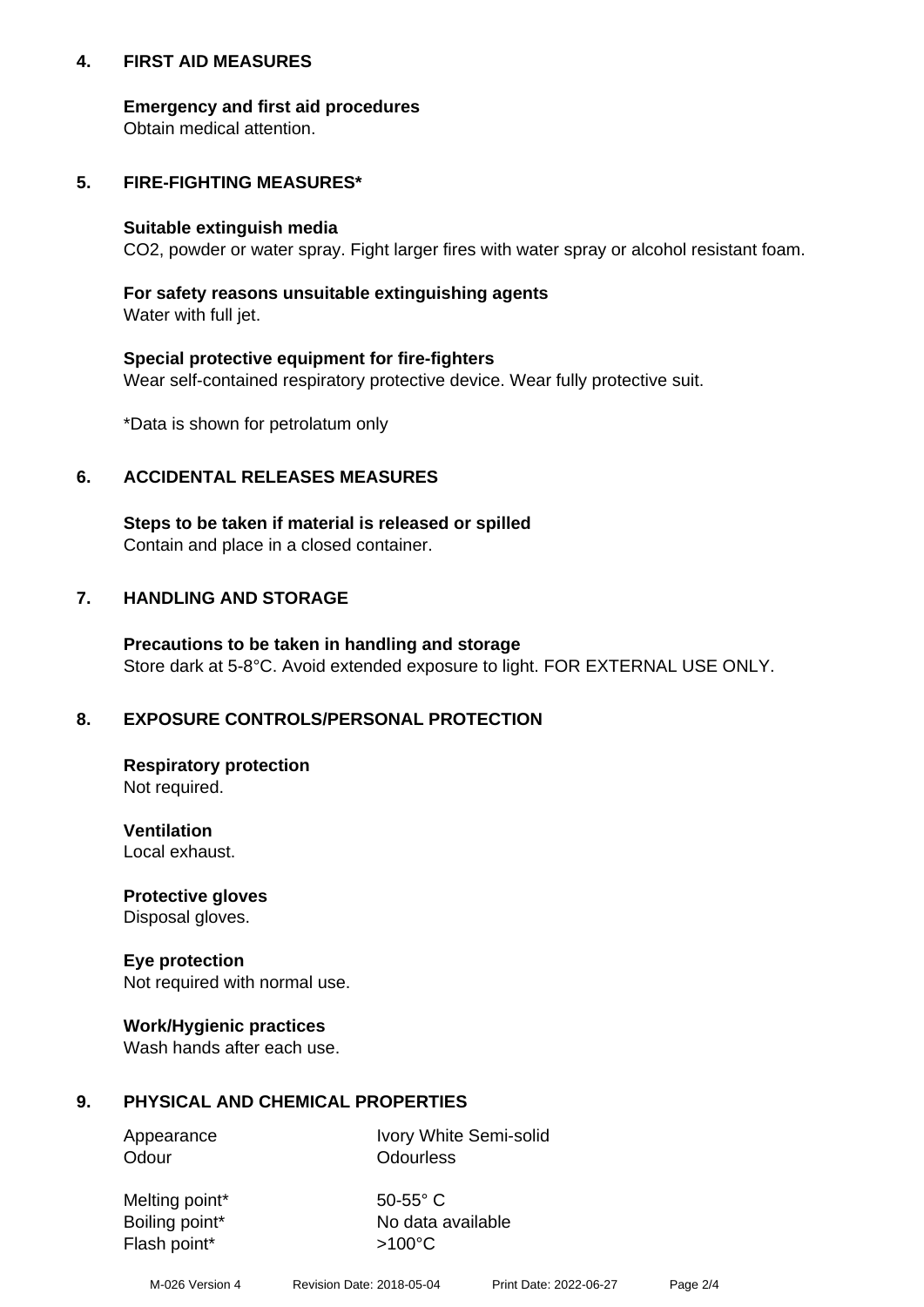Density\* No data available. Solubility in/Miscibility with Water\*

Self ignition\* Product does not self ignite. Danger of explosion\* Product does not present an explosion hazard. Insoluble

\*Data is shown for petrolatum only

# **10. STABILITY AND REACTIVITY**

#### **Incompability**

May react with strong oxidizing agents.

#### **Stability**

Stable at recommended storage conditions.

#### **Hazardous byproducts**

Combustion may generate CO, CO2 and other oxides.

**Hazardous polymerization**

Will not occur.

## **11. TOXICOLOGICAL INFORMATION**

No data available.

## **12. ECOLOGICAL INFORMATION**

No data available.

## **13. DISPOSAL CONSIDERATIONS**

#### **Waste disposal method**

Comply with federal, state/provincial and local regulation.

#### **14. TRANSPORT INFORMATION**

Not dangerous goods.

## **15. REGULATORY INFORMATION**

The classification is according to the latest editions of the EU lists, and extended by company and literature data.

#### **16. OTHER INFORMATION**

#### **Text of H-statements and R-phrases mentioned in Section 3**

| Flamm. liquids 2 |                           | Flammable liquids (Category 2)      |            |  |
|------------------|---------------------------|-------------------------------------|------------|--|
| Skin sensit. 1   |                           | Skin sensitization (Category 1)     |            |  |
| H <sub>226</sub> |                           | Flammable liquid and vapour         |            |  |
| H317             |                           | May cause an allergic skin reaction |            |  |
| M-026 Version 4  | Revision Date: 2018-05-04 | Print Date: 2022-06-27              | Page $3/4$ |  |